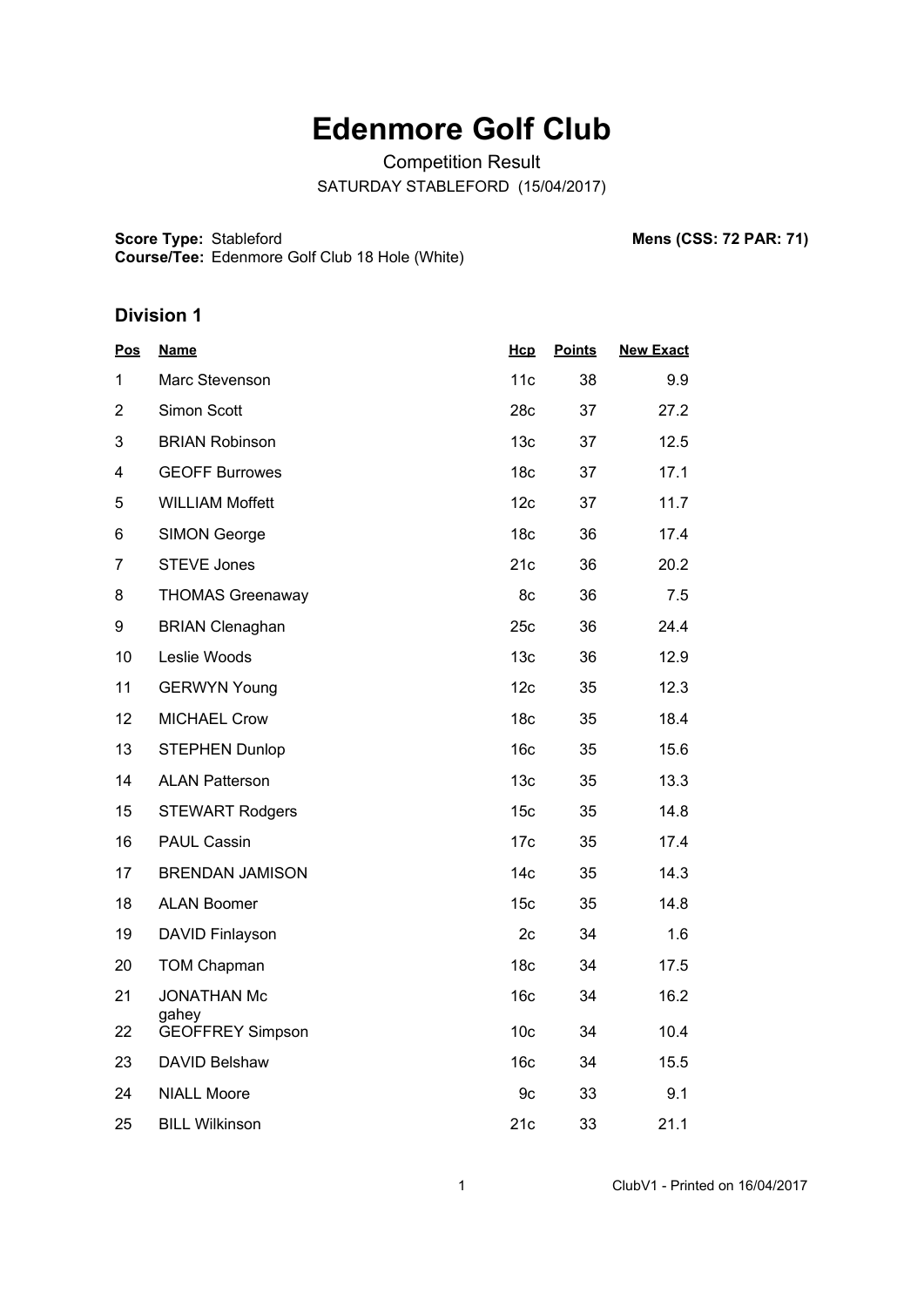**Score Type: Course/Tee:** Stableford **Mens (CSS: 72 PAR: 71)** Edenmore Golf Club 18 Hole (White)

| <b>Pos</b> | <b>Name</b>              | Hcp             | <b>Points</b> | <b>New Exact</b> |
|------------|--------------------------|-----------------|---------------|------------------|
| 26         | <b>WILLIAM Nesbitt</b>   | 12c             | 33            | 11.8             |
| 27         | Gerard Keenan            | 22c             | 33            | 22.3             |
| 28         | Aled George              | 12 <sub>c</sub> | 33            | 11.9             |
| 29         | PETER WHITESIDE          | 16 <sub>c</sub> | 33            | 15.5             |
| 30         | Stephen McNeill          | 13 <sub>c</sub> | 33            | 12.8             |
| 31         | <b>JOHN Halliday</b>     | 19 <sub>c</sub> | 33            | 18.6             |
| 32         | <b>WILLIAM Grant</b>     | 12 <sub>c</sub> | 32            | 12.2             |
| 33         | <b>CLYDE Anderson</b>    | 12 <sub>c</sub> | 32            | 12.1             |
| 34         | <b>ALISTAIR Simpson</b>  | 14 <sub>c</sub> | 32            | 13.8             |
| 35         | <b>MICHAEL Currie</b>    | 15 <sub>c</sub> | 32            | 14.9             |
| 36         | <b>ADAM MC MINN</b>      | 7c              | 32            | 7.0              |
| 37         | <b>RICHARD Swain</b>     | 11c             | 32            | 11.1             |
| 38         | WILLIAM WHITE            | 17 <sub>c</sub> | 32            | 16.5             |
| 39         | <b>WILLIAM Robinson</b>  | 28c             | 32            | 28.0             |
| 40         | <b>GARY Watson</b>       | 11c             | 32            | 10.7             |
| 41         | <b>RAYMOND Craig</b>     | 16 <sub>c</sub> | 32            | 16.2             |
| 42         | <b>IAN Little</b>        | 13 <sub>c</sub> | 32            | 12.9             |
| 43         | <b>TONY Campbell</b>     | 13 <sub>c</sub> | 32            | 12.7             |
| 44         | <b>JOHN Stanage</b>      | 24c             | 32            | 24.4             |
| 45         | ROB Mc DOWELL            | 7c              | 32            | 6.6              |
| 46         | <b>GARY Latham</b>       | 22c             | 32            | 21.5             |
| 47         | PHILLIP Hughes           | 17 <sub>c</sub> | 31            | 17.2             |
| 48         | PETER Nelson             | 20c             | 31            | 20.5             |
| 49         | <b>MARTIN Mc clinton</b> | 18 <sub>c</sub> | 31            | 18.4             |
| 50         | <b>JAMES Scott</b>       | 14 <sub>c</sub> | 31            | 14.0             |
| 51         | PAUL HERRON              | 17 <sub>c</sub> | 31            | 17.4             |
| 52         | <b>JOHN Boyles</b>       | 9c              | 31            | 9.1              |
| 53         | <b>ALEX Davis</b>        | 9c              | 31            | 9.3              |
| 54         | <b>DOMINIC Downey</b>    | 17 <sub>c</sub> | 31            | 17.0             |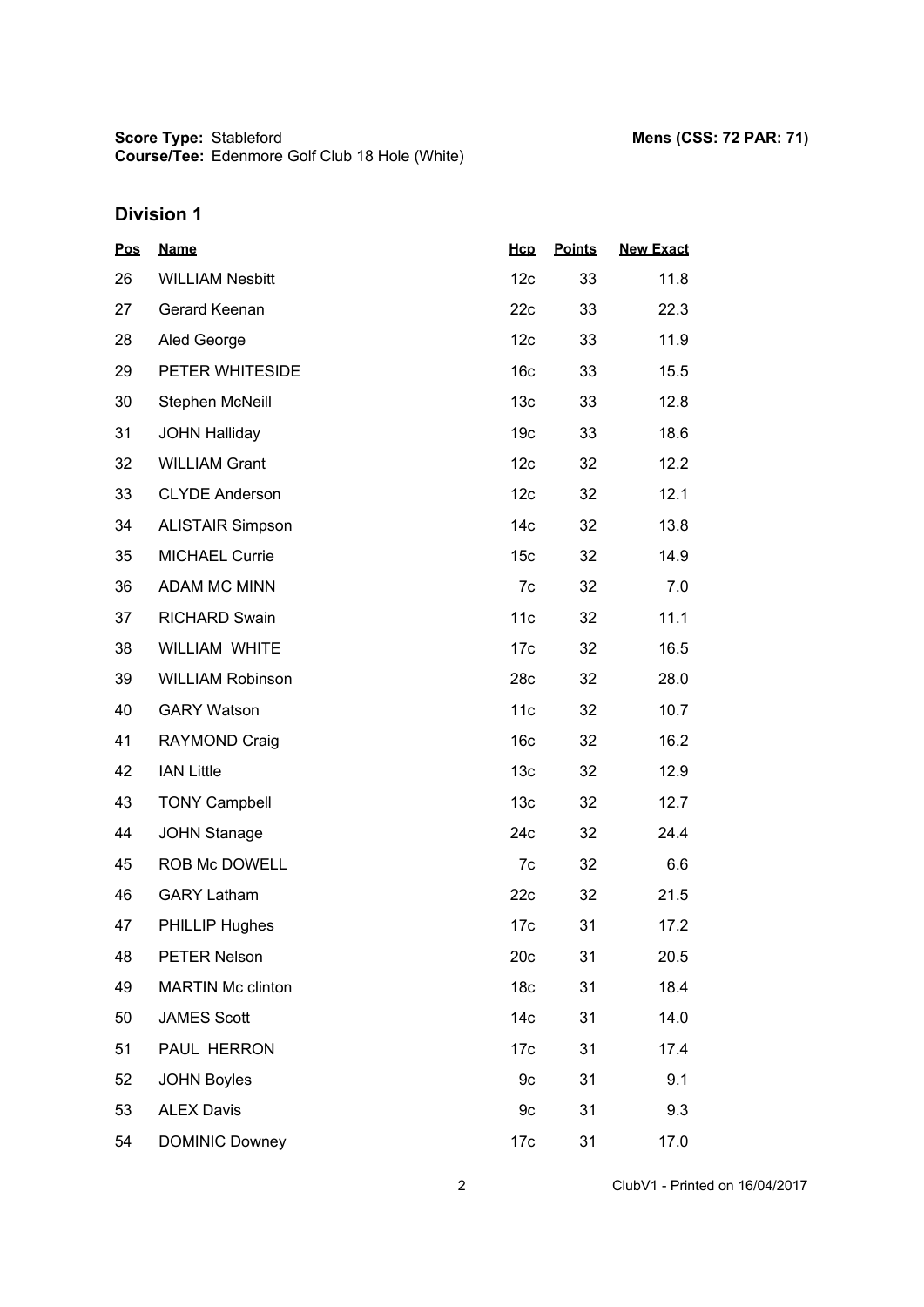| <b>Pos</b> | <b>Name</b>              | Hcp             | <b>Points</b> | <b>New Exact</b> |
|------------|--------------------------|-----------------|---------------|------------------|
| 55         | <b>MATT Trimble</b>      | 27c             | 31            | 26.5             |
| 56         | DEAGLAN O'hagan          | 5 <sub>c</sub>  | 31            | 4.6              |
| 57         | <b>JOHN Spiers</b>       | 12 <sub>c</sub> | 31            | 12.0             |
| 58         | DAVID Mc neill           | 16 <sub>c</sub> | 30            | 16.5             |
| 59         | <b>STEPHEN Robb</b>      | 17 <sub>c</sub> | 30            | 16.7             |
| 60         | <b>PHILLIP Tinsley</b>   | 13 <sub>c</sub> | 30            | 12.7             |
| 61         | <b>HUGH Mc kay</b>       | 12 <sub>c</sub> | 30            | 11.7             |
| 62         | Ciaran Connor            | 16 <sub>c</sub> | 30            | 16.5             |
| 63         | <b>Robert Montgomery</b> | 17 <sub>c</sub> | 30            | 17.2             |
| 64         | <b>MARK Clendinning</b>  | 16 <sub>c</sub> | 30            | 16.3             |
| 65         | <b>DAMIEN Mullan</b>     | 23c             | 30            | 22.7             |
| 66         | <b>STEPHEN Baine</b>     | 14 <sub>c</sub> | 30            | 13.6             |
| 67         | <b>GRAHAM Cantley</b>    | 14 <sub>c</sub> | 30            | 14.1             |
| 68         | <b>WILL Bryans</b>       | 16 <sub>c</sub> | 30            | 16.1             |
| 69         | <b>PATRICK Agnew</b>     | 5 <sub>c</sub>  | 30            | 5.1              |
| 70         | PHILLIP Henderson        | 13 <sub>c</sub> | 30            | 12.9             |
| 71         | <b>KEN Beeton</b>        | 16 <sub>c</sub> | 30            | 16.4             |
| 72         | PAT Cushnahan            | 20c             | 30            | 19.9             |
| 73         | <b>GRAHAM Mc ilroy</b>   | 10 <sub>c</sub> | 30            | 10.0             |
| 74         | <b>IAN Megarry</b>       | 13 <sub>c</sub> | 30            | 12.6             |
| 75         | <b>JAMES Henning</b>     | 22c             | 30            | 22.3             |
| 76         | <b>SAM Mc connell</b>    | 16 <sub>c</sub> | 29            | 16.2             |
| 77         | <b>Christopher Loney</b> | 19 <sub>c</sub> | 29            | 19.4             |
| 78         | <b>FRANK Mc cracken</b>  | 17 <sub>c</sub> | 29            | 17.4             |
| 79         | <b>RICHARD Greer</b>     | 17 <sub>c</sub> | 29            | 17.5             |
| 80         | Jonathan Whiteside       | 7c              | 29            | 6.9              |
| 81         | DESMOND Mc carthy        | 27c             | 29            | 26.9             |
| 82         | Mark Fraser              | 20c             | 29            | 20.3             |
| 83         | <b>KEITH Robinson</b>    | 15 <sub>c</sub> | 29            | 15.0             |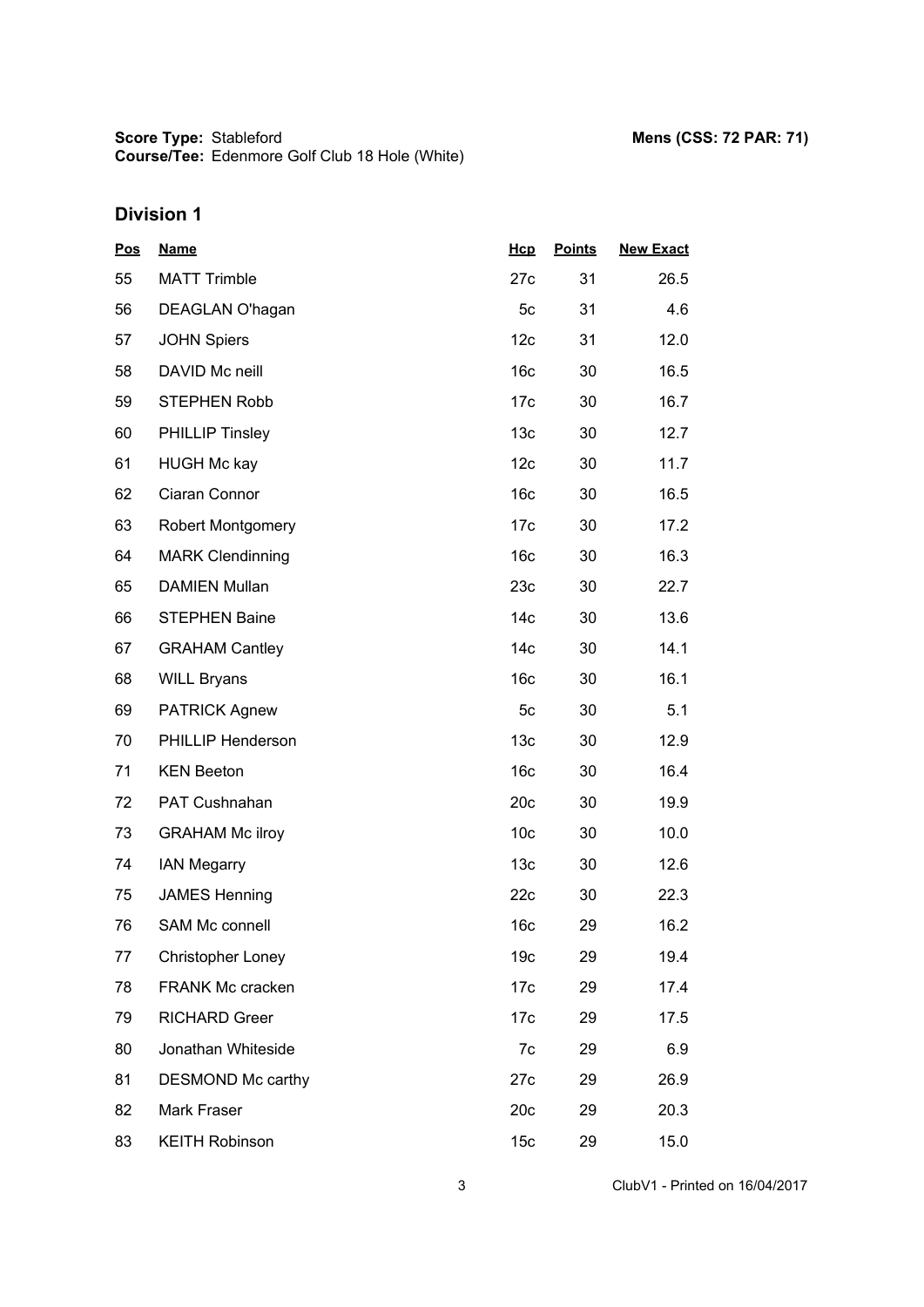**Score Type: Course/Tee:** Stableford **Mens (CSS: 72 PAR: 71)** Edenmore Golf Club 18 Hole (White)

| <b>Pos</b> | <b>Name</b>             | Hcp             | <b>Points</b> | <b>New Exact</b> |
|------------|-------------------------|-----------------|---------------|------------------|
| 84         | George Mc Cartney       | 19 <sub>c</sub> | 29            | 18.6             |
| 85         | <b>JOHN Brown</b>       | 14 <sub>c</sub> | 28            | 13.9             |
| 86         | Denis Burns             | 16 <sub>c</sub> | 28            | 15.8             |
| 87         | <b>ALAN Weir</b>        | 16 <sub>c</sub> | 28            | 16.0             |
| 88         | <b>JACKIE Gilliland</b> | 18 <sub>c</sub> | 28            | 18.2             |
| 89         | <b>ROBERT Watson</b>    | 20c             | 28            | 20.4             |
| 90         | <b>SEAN MC KEGNEY</b>   | 26c             | 28            | 26.2             |
| 91         | <b>ANDREW Patterson</b> | 10 <sub>c</sub> | 28            | 10.5             |
| 92         | <b>GARRY Brown</b>      | 13 <sub>c</sub> | 28            | 13.1             |
| 93         | Ansley Graham           | 12 <sub>c</sub> | 28            | 12.1             |
| 94         | <b>SEAN Mc cabe</b>     | 13 <sub>c</sub> | 28            | 12.6             |
| 95         | <b>TREVOR Mc neill</b>  | 26c             | 28            | 26.4             |
| 96         | <b>ANDREW Bennett</b>   | 20c             | 27            | 19.6             |
| 97         | <b>JOHN Childs</b>      | 21c             | 27            | 21.0             |
| 98         | <b>STEPHEN Baxter</b>   | 15 <sub>c</sub> | 27            | 15.1             |
| 99         | <b>BRYN Swift</b>       | 23c             | 27            | 22.8             |
| 100        | NEIL Mc dougall         | 12c             | 27            | 12.5             |
| 101        | <b>STEPHEN Hylands</b>  | 8c              | 27            | 8.1              |
| 102        | <b>SEAN Magill</b>      | 17 <sub>c</sub> | 27            | 17.0             |
| 103        | <b>IAIN ROSS</b>        | 5c              | 27            | 5.1              |
| 104        | <b>NEIL Lamont</b>      | 12 <sub>c</sub> | 27            | 12.2             |
| 105        | <b>BARRY Steenson</b>   | 11c             | 26            | 10.7             |
| 106        | <b>ROGER Erwin</b>      | 4c              | 26            | 3.7              |
| 107        | <b>TOM Crooks</b>       | 13 <sub>c</sub> | 26            | 12.9             |
| 108        | James Allen             | 28c             | 26            | 27.6             |
| 109        | <b>PHILLIP Steele</b>   | 22c             | 26            | 21.6             |
| 110        | <b>MARTIN Brunty</b>    | 12c             | 26            | 12.4             |
| 111        | DAVID Waterworth        | 16 <sub>c</sub> | 26            | 16.2             |
| 112        | <b>STEPHEN Andrews</b>  | 7c              | 26            | 6.9              |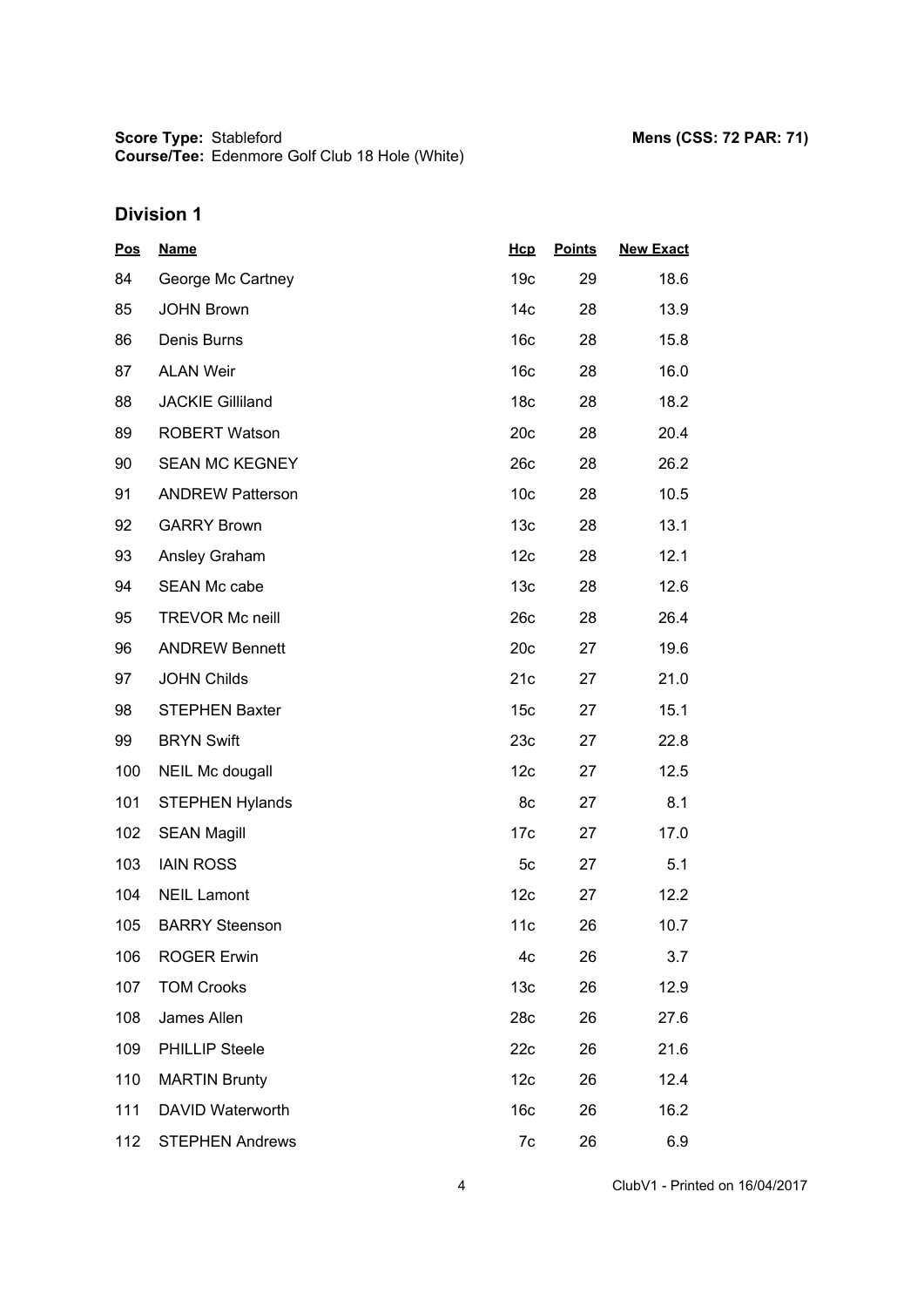| <u>Pos</u> | <b>Name</b>              | Hcp             | <b>Points</b> | <b>New Exact</b> |
|------------|--------------------------|-----------------|---------------|------------------|
| 113        | <b>KEITH Steenson</b>    | 8c              | 26            | 8.0              |
| 114        | Jonathan Lendrum         | 23c             | 26            | 22.9             |
| 115        | <b>CATHAL Austin</b>     | 23c             | 26            | 23.5             |
| 116        | <b>PAUL Fleming</b>      | 15 <sub>c</sub> | 26            | 15.0             |
| 117        | DAVID Mc ewen            | 19 <sub>c</sub> | 25            | 19.1             |
| 118        | Sean Mc Morrow           | 13 <sub>c</sub> | 25            | 13.4             |
| 119        | <b>SEAN Mc elhatten</b>  | 25c             | 25            | 25.1             |
| 120        | DAVID Dunlop             | 12 <sub>c</sub> | 25            | 11.8             |
| 121        | <b>ROGER Wilkinson</b>   | 18 <sub>c</sub> | 25            | 18.0             |
| 122        | <b>GLEN Mc millan</b>    | 15 <sub>c</sub> | 25            | 15.3             |
| 123        | <b>DAVID Butterfield</b> | 26c             | 25            | 26.3             |
| 124        | PAUL Murray              | 8c              | 25            | 8.5              |
| 125        | <b>BRYN Lister</b>       | 18 <sub>c</sub> | 24            | 18.5             |
| 126        | <b>STEPHEN Fletcher</b>  | 21c             | 24            | 21.2             |
| 127        | <b>STUART Cameron</b>    | 13 <sub>c</sub> | 24            | 13.4             |
| 128        | <b>MARK Chapman</b>      | 24c             | 24            | 24.4             |
| 129        | <b>KEITH Hare</b>        | 24c             | 24            | 23.6             |
| 130        | <b>WILLIAM Cosgrove</b>  | 26c             | 24            | 26.3             |
| 131        | <b>HERBIE Boomer</b>     | 25c             | 24            | 25.2             |
| 132        | Ian Hamilton             | 16 <sub>c</sub> | 23            | 15.9             |
| 133        | <b>PAUL Bradley</b>      | 8c              | 23            | 8.1              |
| 134        | John Martin              | 20c             | 23            | 20.4             |
| 135        | <b>JOHN Graham</b>       | 23c             | 23            | 22.7             |
| 136        | <b>DARREN Ringland</b>   | 17 <sub>c</sub> | 23            | 17.1             |
| 137        | <b>ALAN Irwin</b>        | 23c             | 23            | 23.5             |
| 138        | <b>Alistair Shiells</b>  | 20c             | 22            | 20.4             |
| 139        | <b>JOHN Hart</b>         | 21c             | 22            | 20.7             |
| 140        | <b>TONY Connelly</b>     | 28c             | 22            | 28.0             |
| 141        | <b>ALAN Wigton</b>       | 28c             | 22            | 28.0             |